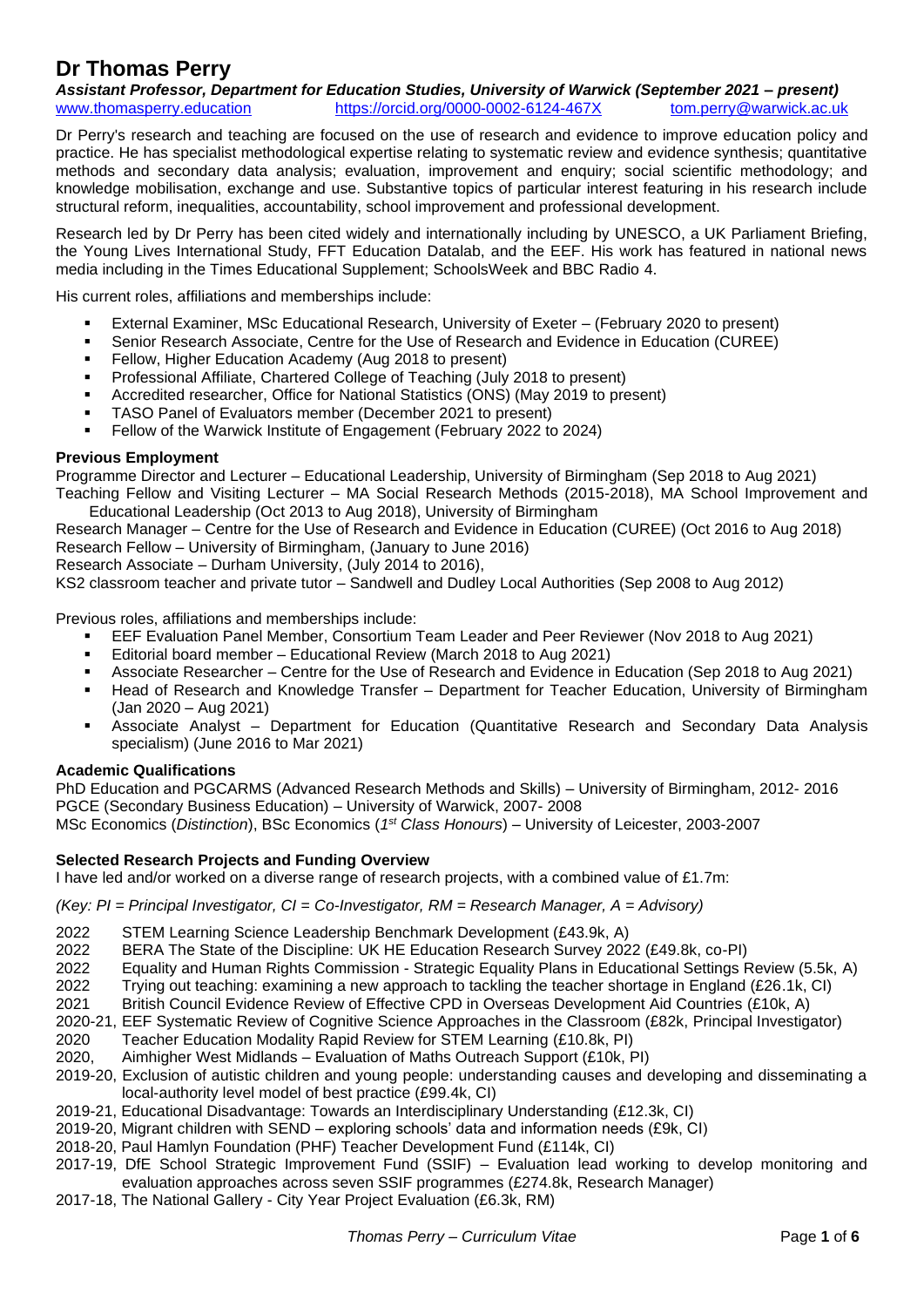2017-18, Paul Hamlyn Foundation (PHF) Teacher Development Fund Pilot (£157.0k, CI)

2017-18, IDB Review of International Teacher Evaluation Systems (\$40k, RM)

2017-18, Wellcome Subject-Specific CPD Rapid Evidence Review (£60.1k, CI)

2017, Review of STEM Learning's Impact Toolkit (£2.3k, RM)

2016-18, Education International, Teacher Professional Identities Comparative Review (€35.7k, CI)

2016-17, Year 4 of British Film Institute Into Film 5-19 Programme Evaluation (£25.2k, CI)

2016-17, STEM Learning ENTHUSE Partnership Programme (EPP) Evaluation (£16.3k, RM)

2016-18, DfE Workload Challenge Data Management R&D - Research Consultancy (£5.3k, RM)

2015-16, EEF Pilot Evaluation of IRIS-Connect (£62k, CI)

2012-16, ESRC PhD Studentship with enhanced Advanced Quantitative Methods stipend (£40.5k, PI)

# **Teaching and Doctoral Supervision**

- Foundation Research Methods (core module for all MA students), PGT, Module Leader
- Educational Improvement: Research and Evidence Informed Approaches, PGT, Module Leader
- Advanced Research Methods, teaching seminars on systematic review and synthesis, and research design.

I currently supervise the following doctoral students:

- Guerin, C. (PhD) (Lead Supervisor) The Assessment and Reporting System within a Multi Academy Trust: Intentions and interpretations
- Emmerson, S (EdD) (Lead Supervisor) School-Based Teacher Educators professional identities and contributions to school improvement
- Sinclair, B. (PhD) (Second supervisor) Acceptance and Commitment Training for Promoting Mathematical Resilience and Addressing Mathematics Anxiety: Product Development and Randomised Control Trial.
- Stanway, J. (EdD) (Second supervisor) Leadership identity and development: an auto-ethnographic study
- Martin, P. (PhD) (Second supervisor) Impact of Widening Participation Interventions

# Previous doctoral supervisions (all awarded):

- Ecoeur, J. Academic Middle Managers Leadership for learning role in college-based HE (EdD, Co-Supervisor)
- Entwistle, C. Creating new from old: exploring the lived experiences of secondary school senior leaders implementing change within sponsored academies in disadvantaged communities in England (EdD, Co-Supervisor)

#### **Selected Keynotes, Invited Presentations and Other Teaching Experience**

- On the translation and application of research (inc. cognitive science) in policy and practice:
	- o Keynote Churchie Research Centre and the University of Queensland Science of Learning Research Centre – Teachmeet event open to all schools in Queensland Australia (Sep 2021).
	- o Keynote University of Birmingham School, Rush Hour Research (July 2021)
	- o Presenter ResearchED National Conference, London (September 2021)
	- o Keynote Centre for Teacher Education, University of Warwick (Dec 2021)
	- o Presenter Centre for Educational Neuroscience, Birkbeck University of London UCL IOE (Nov 2021)
	- $\circ$  Keynote Centre for Innovation and Research in Learning (CIRL), Eton College (Nov 2021)
	- o Speaker on several podcasts: EEF 'Evidence in Action' Talking Points Podcast (Aug 2021); Pearson 'View from the Laboratory' (Feb 2022); SecEd 'Retrieval Practice: Knowledge retention' (March 2022)
- On education and social research methodology and the education research field:
	- $\circ$  Keynote University of Birmingham PG Conference (Nov 2021) On the unification of education research through inter-disciplinary, mixed methods, academic-praxis and organisational connections.
- On education policy and structural reform:
	- $\circ$  Co-Presenter Invited paper delivered to BELMAS Structural Reform Research Interest Group (RIG) Evidence and Reflections on the Free Schools policy in England, with Dr Rebecca Morris. (May 2021)
	- o Invited expert panel member Schools and Academies Show 2020, speaking alongside leading academic and policy experts in a discussion of education policy on academisation and the school system.
	- $\circ$  Invited keynote and chair InsideGovernment. I presented and led discussions about accountability measures between representatives of Ofsted, NAHT, NFER and executive and senior school leaders. (2019)
	- o Invited speaker University of Oxford, Quantitative Methods Hub On Pupil School Mobility (Nov 2021)
- I was invited and commissioned to deliver a 7-seminar 'Introduction to Research Methods in Education' course to all research-active/engaged staff at the National Association for Special Educational Needs (NASEN) (Spring 2021)
- *Education Research That Matters* FutureLearn MOOC I created and led two teaching weeks for two MOOCs developed through a partnership between UoB and the Chartered College of Teaching (CCT), one on Measuring Progress and Evidence-Informed Education, another on Research Synthesis and Review. They both had approximately 3000 teachers and school leaders enrol and both were highly rated (4.7 and 4.8/5.0).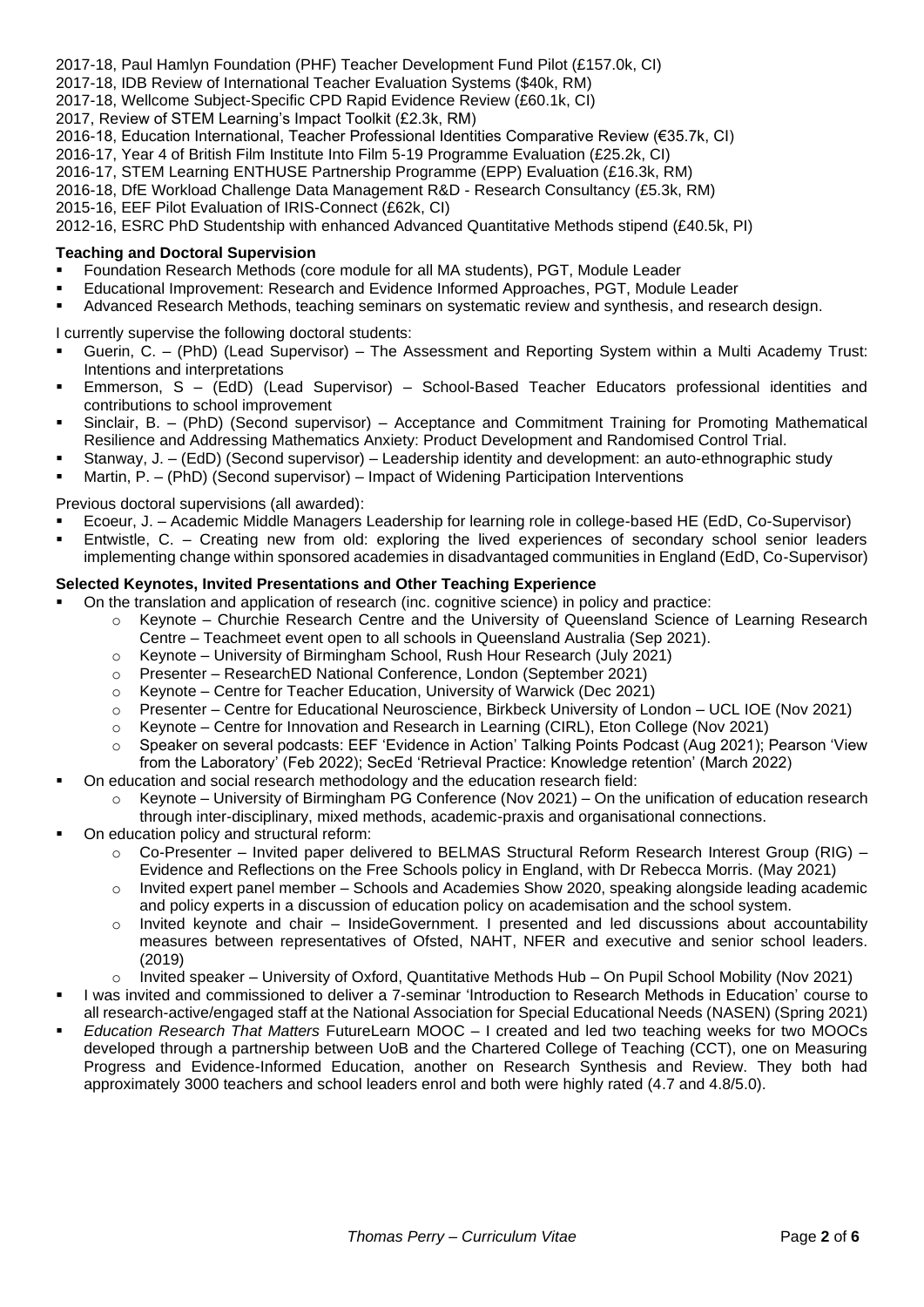# **Knowledge Exchange and Academic Citizenship**

- Invited guest co-editor of a special issue of *Educational Research and Evaluation* on replication study (2021).
- Advisory group member, Education Development Trust (EDT) Teacher Development Advisory Panel, providing strategic guidance and challenge to the Teacher Development Programme (ECF and new NPQs).
- Advisory group member, social science ReplicationWiki
- Advisory group member, Research into the competitive effects of free schools on student outcomes in neighbouring schools by the Institute of Education, UCL, funded by the Nuffield Foundation. (2021 to present)
- Steering group member, Widening Participation HEAT database Outreach Coverage project (2020 to 2021)
- I provided an expert witness statement about the validity, use and interpretation of Progress 8 performance data for a 2019 Employment Tribunal case by the Teachers' Regulation Agency investigating examination malpractice.
- I have been a PhD viva external examiner (Durham), and chair (Birmingham)
- I have been an external postdoctoral fellowship grant application assessor for the NINE ESRC DTP.
- I have reviewed for International Journal of Research & Method in Education, School Effectiveness and School Improvement, British Educational Research Journal, Review of Education, Educational Policy, Educational Research and Evaluation, Oxford Review of Education, Cambridge Journal for Education, Public Finance Review, Journal of Professional Capital and Community, Education 3-13, Frontiers in Education, Paedagogica Historica, Bloomsbury and Harvard Education Press.

# **Publications**

# **Peer Reviewed Journal Articles**

I have published in a range of high impact journals, as below, with H Index and quartile provided in parentheses:

- British Educational Research Journal (89, Q1)
- Educational Review (48, Q1)
- School Effectiveness and School Improvement (55, Q1)
- International Journal of Educational Research (63, Q1)
- Research Papers in Education (43, Q1)
- Educational Management Administration & Leadership (43, Q1)
- European Journal of Special Needs Education (44, Q1)
- Cambridge Journal of Education (58, Q1)
- Education Sciences (19, Q2)
- Review of Education (New BERA journal unlisted on SJR)
- Educational Research and Evaluation (35, Q2)
- Perry, T., & See, B. H. (2022). Replication study in education. *Educational Research and Evaluation*, 27(1-2), 1-7. <https://doi.org/10.1080/13803611.2021.2022307>
- Perry, T., Morris, R., & Lea, R. (2022). A decade of replication study in education? A mapping review (2011–2020). *Educational Research and Evaluation*, 27(1-2), 12-34. <https://doi.org/10.1080/13803611.2021.2022315>
- Morris, R., Perry, T., & Wardle, L. (2021). Formative assessment and feedback for learning in higher education: A systematic review. *Review of Education*, 9(3) e3292, 1-26.<https://doi.org/10.1002/rev3.3292>
- Perry, T., Findon, M., & Cordingley, P. (2021). Remote and blended teacher education: A rapid review. *Education Sciences*, 11(8), 453, 1-42.<https://www.mdpi.com/2227-7102/11/8/453>
- Jørgensen, C. R., & Perry, T. (2021). Understanding school mobility and mobile pupils in England. *British Educational Research Journal*, 47(5), 1139-1157.<https://doi.org/10.1002/berj.3718>
- Perry, T., Davies, P., & Brady, J. (2020). Using video clubs to develop teachers' thinking and practice in oral feedback and dialogic teaching. *Cambridge Journal of Education*, 50(5), 615-637. <https://doi.org/10.1080/0305764X.2020.1752619>
- Jørgensen, C. R., Dobson, G., & Perry, T. (2021). Migrant children with special educational needs in European schools–a review of current issues and approaches. *European Journal of Special Needs Education*, 36(3), 438- 453.<https://doi.org/10.1080/08856257.2020.1762988>
- Davies, P., Diamond, C., & Perry, T. (2021). Implications of autonomy and networks for costs and inclusion: Comparing patterns of school spending under different governance systems. *Educational Management Administration & Leadership*, *49*(1), 128-144.<https://doi.org/10.1177/1741143219888738>
- Perry, T. (2019). 'Phantom' compositional effects in English school value-added measures: the consequences of random baseline measurement error. *Research Papers in Education*, *34*(2), 239-262. <https://doi.org/10.1080/02671522.2018.1424926>
- Morris, R., & Perry, T. (2019). Private schools for free? Parents' reasons for choosing a new Free School for their child. *Cambridge Journal of Education*, *49*(5), 535-552.<https://doi.org/10.1080/0305764X.2019.1571561>
- Perry, T., Davies, P., & Qiu, T. (2018). Great grade expectations? The role of pupil expectations in target setting. *International Journal of Educational Research*, *89*, 139-152. <https://doi.org/10.1016/j.ijer.2017.10.010>
- Perry, T. (2017). Inter-method reliability of school effectiveness measures: a comparison of value-added and regression discontinuity estimates. *School Effectiveness and School Improvement*, *28*(1), 22-38. <http://dx.doi.org/10.1080/09243453.2016.1203799>
- Morris, R., & Perry, T. (2017). Reframing the English grammar schools debate. *Educational Review*, *69*(1), 1-24. <http://dx.doi.org/10.1080/00131911.2016.1184132>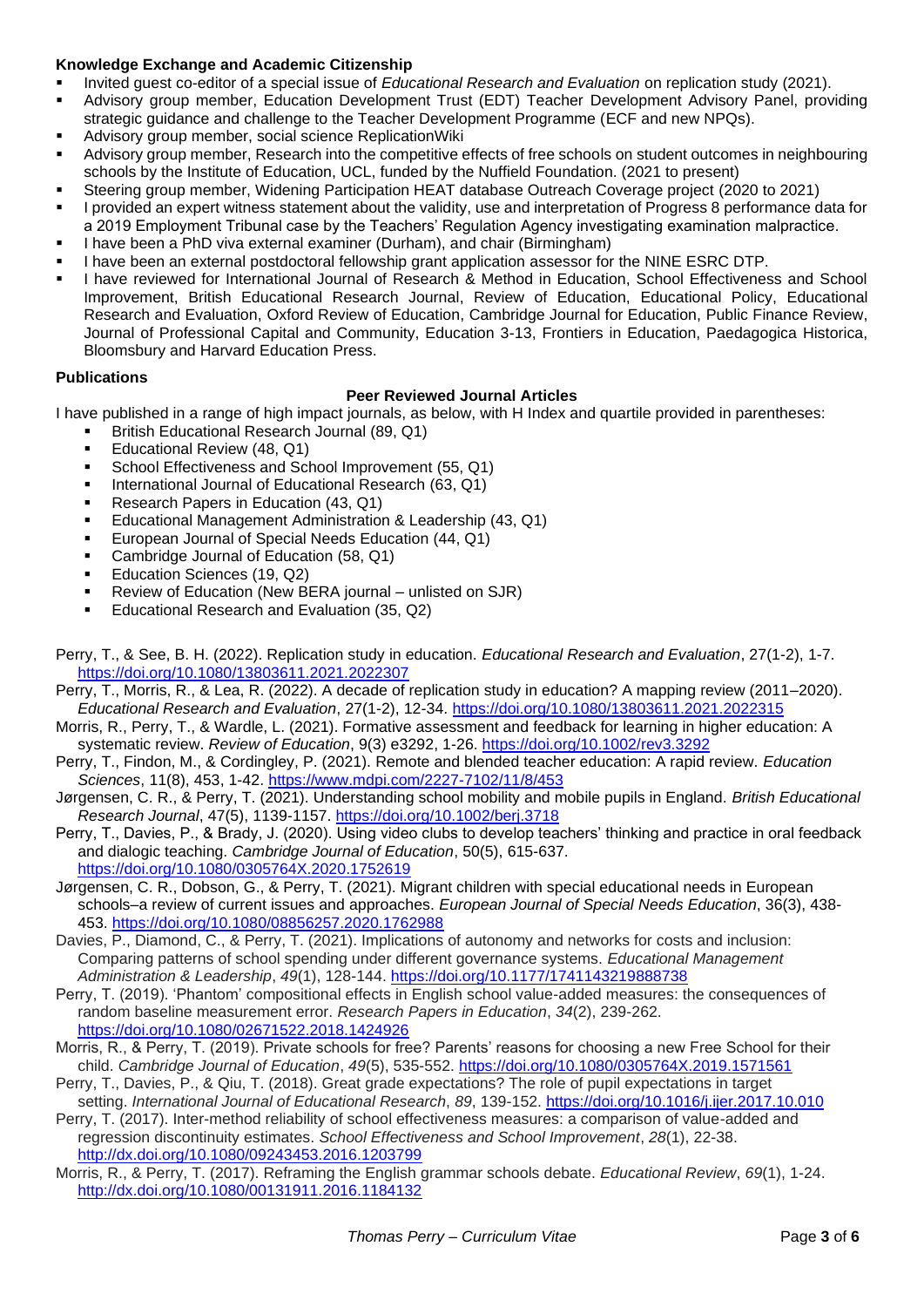Perry, T. (2016). English value‐added measures: Examining the limitations of school performance measurement. *British Educational Research Journal*, *42*(6), 1056-1080.<http://dx.doi.org/10.1002/berj.3247>

# **Books**

Perry, T. & Morris, R. (In press, due 2022). Evidence-Informed Education: A Critical Guide Through a Divided Field. *Open University Press/McGraw Hill Education. [208 pages]*

# **Commissioned Reports**

- Perry, T., Lea, R., Jørgensen, C. R., Cordingley, P., Shapiro, K., & Youdell, D. (2021). Cognitive Science in the Classroom. *London: Education Endowment Foundation (EEF).*  [https://educationendowmentfoundation.org.uk/education-evidence/evidence-reviews/cognitive-science](https://educationendowmentfoundation.org.uk/education-evidence/evidence-reviews/cognitive-science-approaches-in-the-classroom)[approaches-in-the-classroom](https://educationendowmentfoundation.org.uk/education-evidence/evidence-reviews/cognitive-science-approaches-in-the-classroom) *[372 pages]*
- Jørgensen, C., Dobson, G. & Perry, T. (2021). Supporting Migrant Children with Special Educational Needs. Project Report. [https://www.birmingham.ac.uk/documents/college-social-sciences/education/publications/migrant](https://www.birmingham.ac.uk/documents/college-social-sciences/education/publications/migrant-children.pdf)[children.pdf](https://www.birmingham.ac.uk/documents/college-social-sciences/education/publications/migrant-children.pdf) *[21 pages]*
- Perry, T., Findon, M., Cordingley, P., Braim, B., Davison, I., Whitmore, T., ... & Crisp, B. (2020). Teacher Education Modality Rapid Review: Modes, Affordances and Evidence on Remote and Blended Initial and Continuing Teacher Education.<https://www.stem.org.uk/news-and-views/news/remote-blended-education> *[90 pages]*
- Ashley, L. D., Skinner, R., Meyer, A., & Perry, T. (2020). Private education and disadvantaged children in India: A literature review of three models of private school provision. Save the Children. In *UKFIET: The Education and Development Forum*. [https://resourcecentre.savethechildren.net/library/private-education-and-disadvantaged](https://resourcecentre.savethechildren.net/library/private-education-and-disadvantaged-children-india-literature-review-three-models-private)[children-india-literature-review-three-models-private](https://resourcecentre.savethechildren.net/library/private-education-and-disadvantaged-children-india-literature-review-three-models-private) *[60 pages]*
- Perry, T., Morris, R., & Abdi, S. (2020) Aimhigher Plus West Midlands Maths Outreach Project Evaluation Report, Short Report and Executive Summary. Available on request. *[44 pages]*
- CUREE (2019). Teacher Development Fund: Embedding learning through the arts in the primary curriculum. Paul Hamlyn Foundation. [https://www.phf.org.uk/publications/teacher-development-fund-pilot-programme-2016-18](https://www.phf.org.uk/publications/teacher-development-fund-pilot-programme-2016-18-evaluation/) [evaluation/](https://www.phf.org.uk/publications/teacher-development-fund-pilot-programme-2016-18-evaluation/) *[28 pages]*
- Cordingley, P., Crisp, B., Johns, P., Perry, T., Campbell, C., & Bell, M. (2019) Constructing Teachers' Professional Identities. [https://issuu.com/educationinternational/docs/2019\\_ei\\_research\\_constructing\\_teach](https://issuu.com/educationinternational/docs/2019_ei_research_constructing_teach) *[118 pages]*
- Perry, T., Cordingley, P., Johns, P., & Bradbury, M. (2018) International Review of Teacher Evaluation Systems: Executive Summary, Main Report, Technical Report and System Case Studies. Prepared for the Inter-American Development Bank (IDB). Available on request. *[99 pages]*
- Cordingley, P., Greany, T., Crisp, B., Seleznyov, S., Bradbury, M., & Perry, T. (2018). Developing Great Subject Teaching: Rapid Evidence Review of Subject-Specific Continuing Professional Development in the UK. Wellcome Trust.<http://www.curee.co.uk/node/5032> *[53 pages]*
- King, M., Agboola, K., Perry, T. and Bradbury, M. (2018) Workload Challenge: KS5 data research report. DfE: London (Report from Hatcham College). [https://www.gov.uk/government/publications/teacher-workload-challenge-school](https://www.gov.uk/government/publications/teacher-workload-challenge-school-research-project-reports)[research-project-reports](https://www.gov.uk/government/publications/teacher-workload-challenge-school-research-project-reports) *[26 pages]*
- CUREE (2017). External Evaluation of the ENTHUSE Partnership Programme (EPP) Final Report, STEM Learning. <https://www.stem.org.uk/sites/default/files/pages/downloads/ENTHUSE-partnerships-programme-final-report.pdf> *[41 pages]*
- Davies, P., Perry, T. & Kirkman, J. (2017). IRIS Connect: Developing classroom dialogue and formative feedback through collective video reflection Evaluation report and executive summary.

<https://educationendowmentfoundation.org.uk/projects-and-evaluation/projects/iris-connect> *[110 pages]* CUREE (2016). Paul Hamlyn Foundation Teacher Development Fund Pilot Evaluation – Year 1.

# <https://www.phf.org.uk/publications/teacher-development-fund-year-1-pilot-evaluation/> *[18 pages]*

#### **Invited Chapters in Edited Collections**

- Perry, T. (In Press, due 2022). The educational achievement of Birmingham's children 2002-2018. In Diamond, C. (Ed.) 'Lessons in urban education leadership and policy from the Trojan Horse affair'. Crown House. *[14 pages]*
- Perry, T. (2022) School value-added measures: Undertaking policy- and practice-relevant methodological research. In Siddiqui, N. and Gorard, S. (Eds) *Making your doctoral research project ambitious: Developing Large-Scale Studies with Real-World Impact*, Abingdon: Routledge *[16 pages]*
- Morris, R., Perry, T. & Asquith, S. (2020) The Opportunities and Challenges of Leaders Using Evidence in Education. In Gorard, S. (Ed.) *Getting evidence into education*. London: Routledge *[15 pages]*
- Rogers, K. I. & Perry, T. (2015). Exploring the Impact of Sentencing Factors on Sentencing Domestic Burglary. Exploring Sentencing Practice in England and Wales. England: Palgrave. *[22 pages]*

# **Reports and Other Research Publications**

Perry, T. (2021) Encyclopedia entry: Remote and Blended Teacher Education. Encyclopedia MDPI.

<https://encyclopedia.pub/16765> *[Open-access scientific encyclopaedia entry, 11 pages]* Jørgensen, C., Perry, T. & Dobson, G. (2020) Migrant children with special educational needs – emerging findings from a recent review and their implications for educational practice. The CCT Education Exchange. [https://my.chartered.college/research-hub/migrant-children-with-special-educational-needs-ai-emerging-findings](https://my.chartered.college/research-hub/migrant-children-with-special-educational-needs-ai-emerging-findings-from-a-recent-review-and-their-implications-for-educational-practice/)[from-a-recent-review-and-their-implications-for-educational-practice/](https://my.chartered.college/research-hub/migrant-children-with-special-educational-needs-ai-emerging-findings-from-a-recent-review-and-their-implications-for-educational-practice/)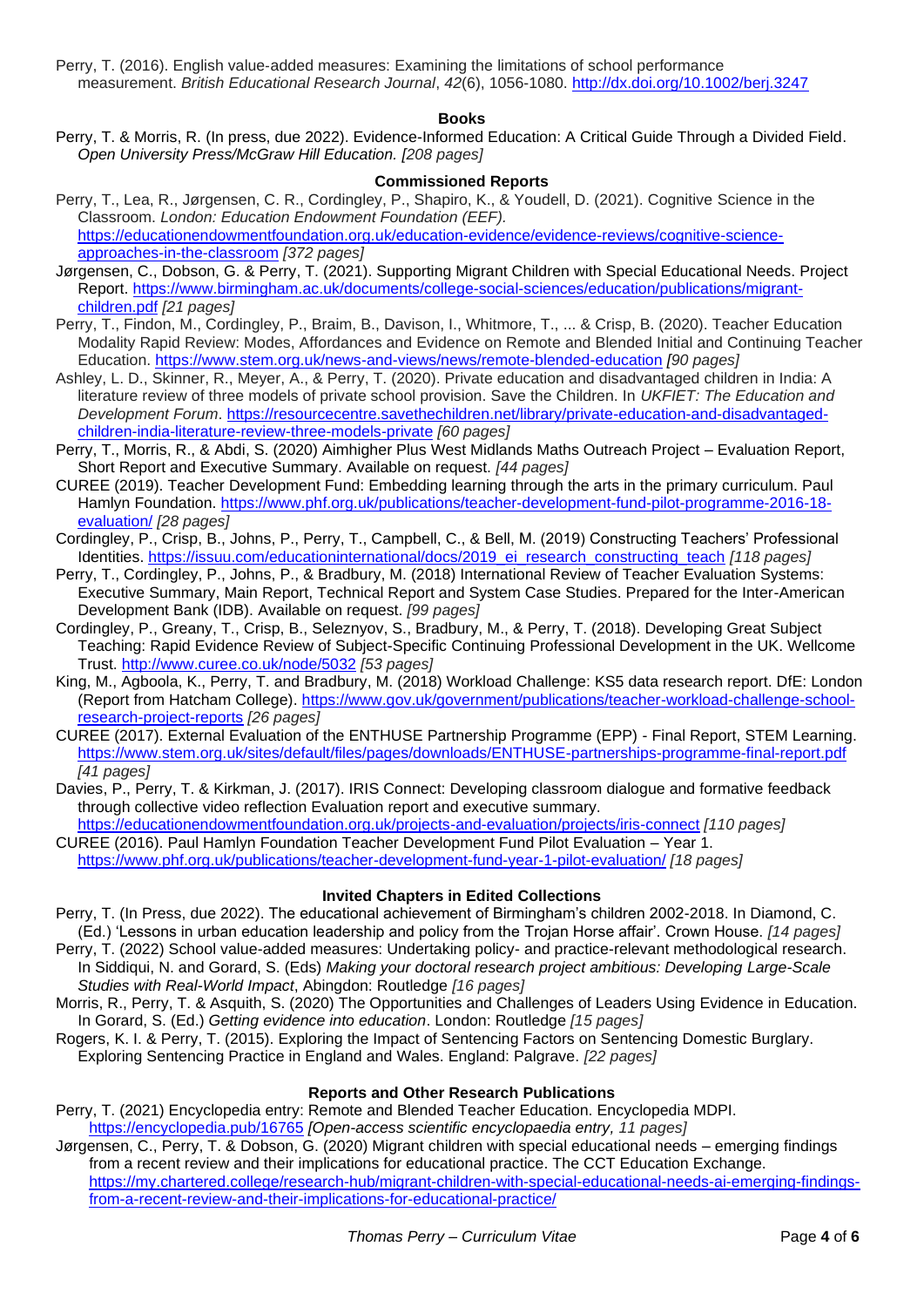- Perry, T., Morris, R. & Asquith, S. (2020). Mind the gap: Using evidence in education. BERA Research Intelligence, 144, 28-29. <https://www.bera.ac.uk/publication/autumn-2020> *[2 pages]*
- Perry, T. (2016). The validity, interpretation and use of school value-added measures (Ph.D. thesis, University of Birmingham, School of Education).<http://etheses.bham.ac.uk/6773/> *[327 pages]*
- Perry, T. (2013). Graydin Evaluation Report, Project Oracle, University of Birmingham. *[52 pages]*

# **Selected Media Publications**

*NB. For pieces I have not authored, my role in the featured research is indicated in brackets*

- Morgan, J. (2021) Is cognitive science a load of trouble? Times Educational Supplement (TES). <https://www.tes.com/magazine/article/cognitive-science-load-trouble> *[News feature, PI]*
- Perry, T. (2021). What's next for cognitive science in the classroom? Times Educational Supplement (TES). <https://www.tes.com/news/cognative-science-education-learning-ideas-insights-eff-report>
- Hobbs, A., & Bolan, F. (2021) Distance learning, POSTNote Parliamentary Research Briefing. <https://post.parliament.uk/research-briefings/post-pn-0639/> *[Parliamentary briefing informed by commissioned rapid review, PI]*
- Perry, T. (2020). Time for a new era for teaching and teacher education. Social Sciences Birmingham Blog. [https://blog.bham.ac.uk/socialsciencesbirmingham/2020/09/23/time-for-a-new-era-for-teaching-and-teacher](https://blog.bham.ac.uk/socialsciencesbirmingham/2020/09/23/time-for-a-new-era-for-teaching-and-teacher-education/)[education/](https://blog.bham.ac.uk/socialsciencesbirmingham/2020/09/23/time-for-a-new-era-for-teaching-and-teacher-education/) *[Blog]*
- Allen-Kinross, P. (2020). MAT savings slammed as mythical in new report. News Report Edition 201 Schools Week. <https://schoolsweek.co.uk/mat-savings-slammed-as-mythical-in-new-report/> *[News feature, CI]*
- Perry, T. (2018). School progress measures are a missed opportunity for a fairer and more informative approach. Social Sciences Birmingham Blog. [https://blog.bham.ac.uk/socialsciencesbirmingham/2018/05/25/school](https://blog.bham.ac.uk/socialsciencesbirmingham/2018/05/25/school-progress-measures-are-a-missed-opportunity-for-a-fairer-and-more-informative-approach/)[progress-measures-are-a-missed-opportunity-for-a-fairer-and-more-informative-approach/](https://blog.bham.ac.uk/socialsciencesbirmingham/2018/05/25/school-progress-measures-are-a-missed-opportunity-for-a-fairer-and-more-informative-approach/) *[Blog]*
- BBC Radio (2018). Expert interview for BBC Radio 4 More or Less programme for a feature on school progress measures.<https://www.bbc.co.uk/programmes/p067kzbn> *(from 12:50)*
- TES (2018). Schools with low results least likely to prioritise subject-related CPD, report finds. [https://www.tes.com/news/school-news/breaking-news/schools-low-results-least-likely-prioritise-subject-related](https://www.tes.com/news/school-news/breaking-news/schools-low-results-least-likely-prioritise-subject-related-cpd)[cpd](https://www.tes.com/news/school-news/breaking-news/schools-low-results-least-likely-prioritise-subject-related-cpd) *[News feature, CI]*
- Robertson, A. (2018). How Progress 8 disguises grammar school pupils' true performance. News Report Schools Week.<https://schoolsweek.co.uk/how-progress-8-disguises-grammar-school-pupils-true-attainment/> *[News feature, PI]*
- Perry, T. (2018). Progress 8 is biased towards grammar schools here's the solution. Expert Piece Schools Week. <https://schoolsweek.co.uk/progress-8-is-biased-towards-grammar-schools-heres-the-solution/>
- Sanderson, D (2018). Education undervalued in Scotland, teachers say. The Times. 3rd January 2018. <https://www.thetimes.co.uk/edition/scotland/education-undervalued-in-scotland-teachers-say-hrz8znnbk> *[News feature, CI]*
- Perry, T. (2017). How much confidence should we place in a progress measure? SSAT Blog. <https://www.ssatuk.co.uk/blog/confidence-progress/> *[Blog]*
- Perry, T. (2017). Why new school performance tables tell us very little about school performance, The Conversation. [https://theconversation.com/why-new-school-performance-tables-tell-us-very-little-about-school-performance-](https://theconversation.com/why-new-school-performance-tables-tell-us-very-little-about-school-performance-71235)[71235](https://theconversation.com/why-new-school-performance-tables-tell-us-very-little-about-school-performance-71235) *[Blog]*
- Perry, T. and Morris, R. (2016). Time for an honest debate about grammar schools. The Conversation. <https://theconversation.com/time-for-an-honest-debate-about-grammar-schools-62370> *[Blog]*

# **Selected Conference Presentations**

*I have presented papers at a large number of academic and professional conferences.*

- Perry, T. (2022) What Counts as Good Evidence? Principles for evidence-informed practice. ResearchED Conference, Birmingham. 19th March 2022.
- Perry, T. & Lea, R (2021) Are Cognitive Science Strategies Supported by Evidence from Classroom Trials? In Perry, T. (Chair), What are the implications of Cognitive Science for Classroom Practice and Children's Learning? Theory, evidence and practitioner perspectives. Symposium presented at the British Educational Research Association Conference, Online.13th to 16th September 2021.
- Morris, R. & Perry, T. (2021) The determinants of educational disadvantage: Towards an interdisciplinary understanding. In Siddiqui, N. (Chair) The causes and effects of educational disadvantages: what should we do?. British Educational Research Association Conference, Online. 13th to 16th September 2021.
- Perry, T. & Cordingley, P. (2021) The Application and Misapplication of Cognitive Science in the Classroom. ResearchED Conference, London. 4<sup>th</sup> September 2021.
- Perry, T. (2020) Policy and Teacher Identity. In Henry, M. (Chair), Teachers' Professional Identity: Policies, Professional Learning and Leadership. Symposium presented at ICSEI Congress 2020. Marrakech, Morocco. 6th – 10th January 2020.
- Perry, T. (2020) Using Pupil Attitudes to Learning and School Data for School Self-Evaluation. Poster presented at ICSEI Congress 2020. Marrakech, Morocco. 6th – 10th January 2020.